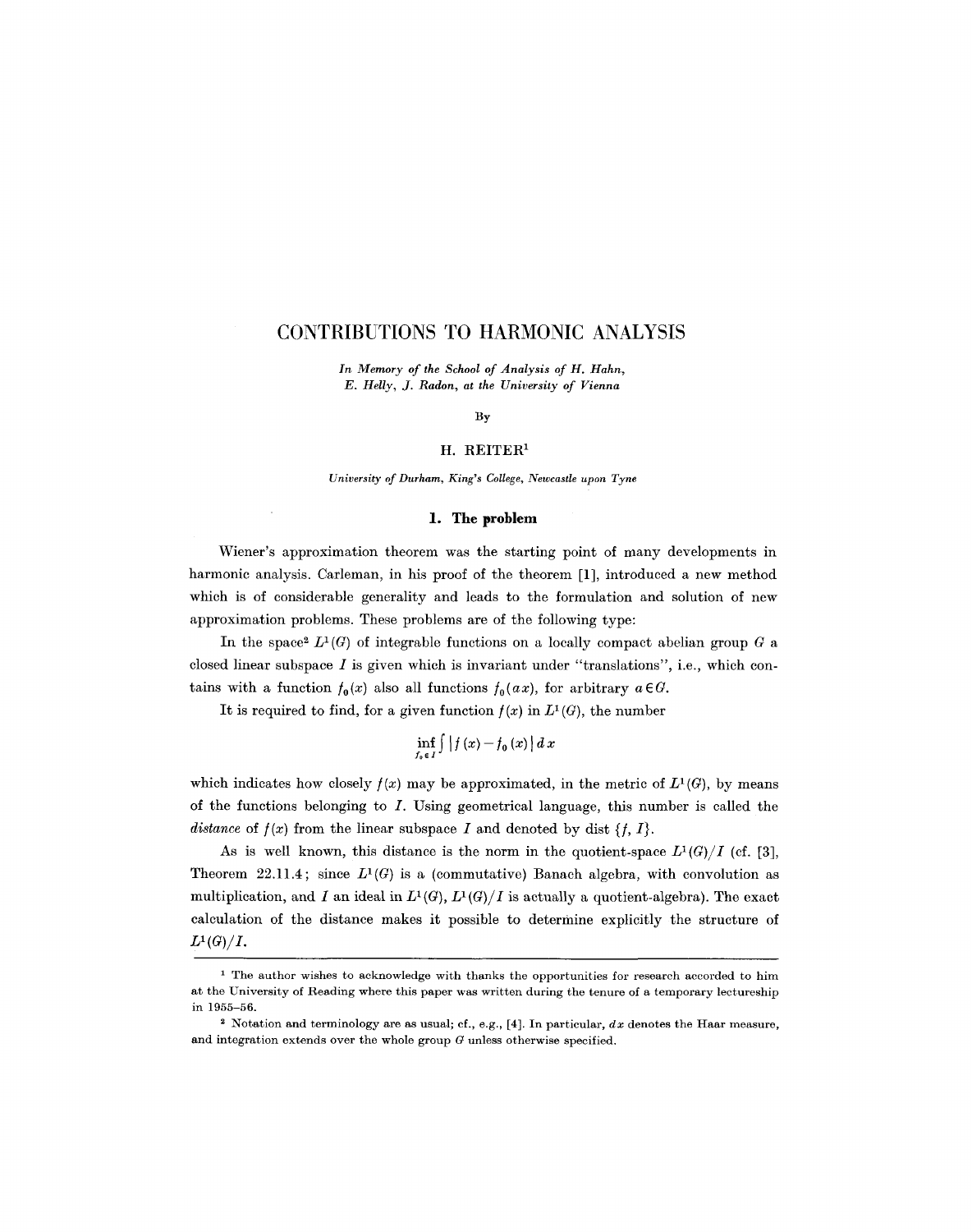This was carried out before for two classes of invariant subspaces (cf. [4], Theorem 1.3 and [5]). In the present paper the distance is obtained in a more general case which includes the previous ones; the study of the corresponding quotient-space will be left for a future communication.

#### **2. General method of solution**

If I is an arbitrary closed linear subspace of  $L^1(G)$ , not necessarily invariant under translations, and  $f(x)$  any given function in  $L^1(G)$  then dist  $\{f, I\}$  may be found as follows (cf. [1], Chap. III and [4], pp. 402-403):

*1f there is no bounded, measurable function*  $\varphi(x)$  *satisfying the conditions* 

$$
\int f_0(x) \varphi(x) dx = 0 \quad \text{for all} \quad f_0 \in I,
$$
 (1)

$$
\int f(x)\,\overline{\varphi(x)}\,dx = 1,\tag{2}
$$

*then*  $f \in I$ .

*If there are bounded, measurable functions*  $\varphi(x)$  *satisfying (1) and (2), then* 

$$
\text{dist}\left\{f,\,I\right\} = 1/\inf \|\varphi\|_{\infty},
$$

*the greatest lower bound being taken for all such functions*  $\varphi$ *.* 

Condition (1) is expressed by saying that  $\varphi$  is *orthogonal to I*.

We assert that *if* I is invariant then already the continuous, or even the uniformly con*tinuous functions orthogonal to I suffice for calculating the distance, i.e., we may replace* "measurable" by "continuous" or even "uniformly continuous". This will be important for the applications.

To prove this assertion we show that if there is a bounded, measurable function  $\nu(x)$  satisfying (1) and (2) then there is also a bounded, (uniformly) continuous function  $\varphi(x)$  which satisfies them and which is such that  $\|\varphi\|_{\infty}$  exceeds  $\|\psi\|_{\infty}$  by as little as we please.

First, the fact that I is an invariant subspace implies that  $\psi(y^{-1}x)$  is orthogonal to I for each (fixed)  $y \in G$ . It follows that for any  $u(x) \in L^1(G)$  the function

$$
\varphi_u\left(x\right)=\int u\left(y\right)\psi\left(y^{-1}\,x\right)\,dy
$$

is orthogonal to I. Moreover,  $\varphi_u(x)$  is uniformly continuous<sup>1</sup> and  $\|\varphi_u\|_{\infty} \leq \|\psi\|_{\infty} \cdot \|u\|_{\infty}$ .

Indeed,  $\varphi_u(x) = \int u(xy) \psi(y^{-1}) dy$  and  $\int |u(zxy)-u(xy)| dy = \int |u(zy)-u(y)| dy \leq \varepsilon$  for  $z \in U_{\epsilon}$  (cf. [8], p. 41).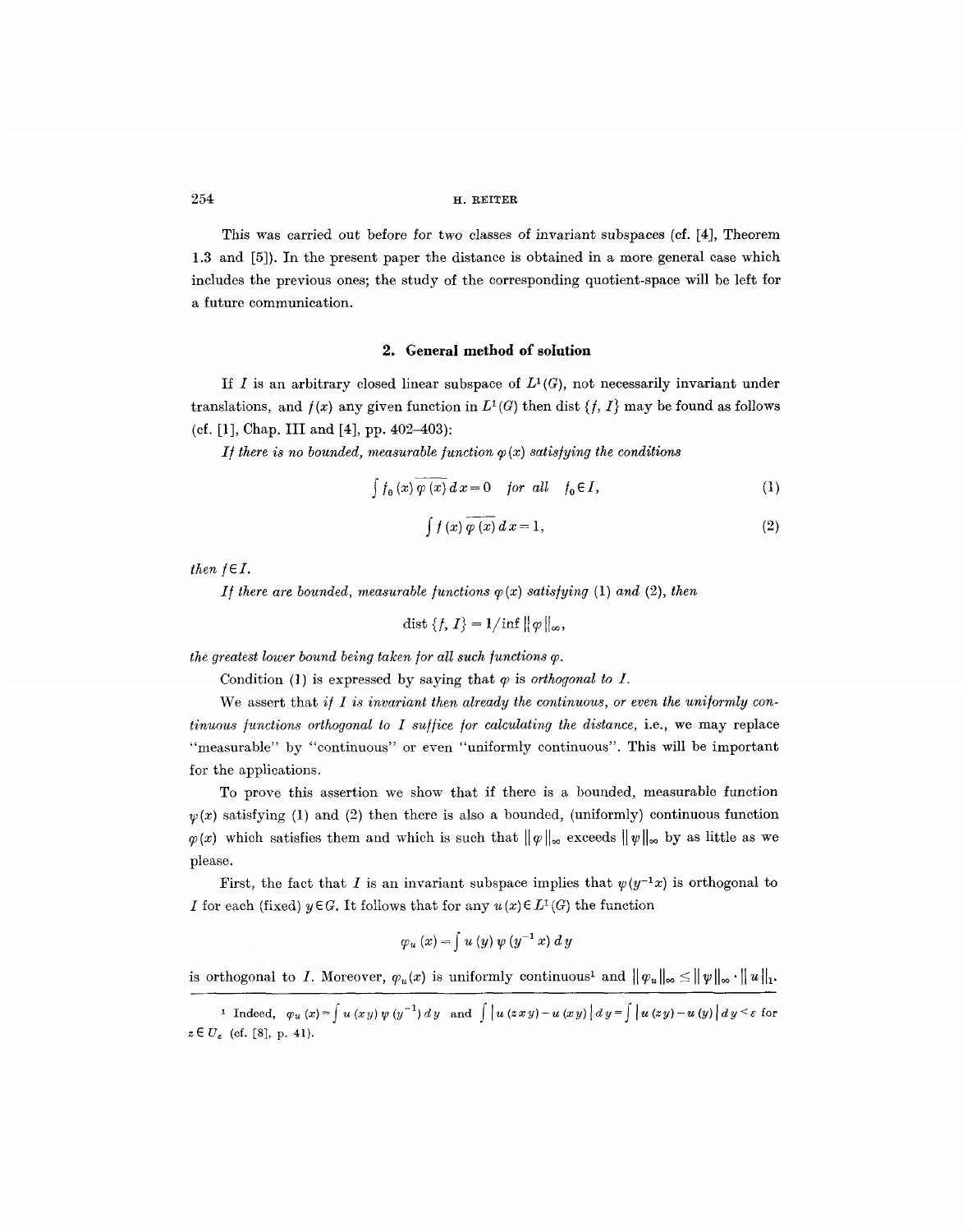Secondly, we may write

$$
\int f(x)\,\overline{\psi\left(y^{-1}\,x\right)}\,d\,x=1+\varepsilon\left(y\right),
$$

where  $|\varepsilon(y)| < \varepsilon$  for  $y \in U_{\varepsilon}$ , for the left-hand side is a continuous (even uniformly continuous) function of y, by an argument similar to that used before. Now let  $u_{\epsilon}(x)$  be a real, nonnegative function in  $L^1(G)$  vanishing outside the neighbourhood  $U_e$  and such that  $\int u_{\epsilon}(x)dx=1$ . Then

$$
\int u_{\varepsilon}(y) dy \int f(x) \overline{\psi(y^{-1} x)} dx = 1 + \eta,
$$

where  $|\eta| < \varepsilon$ . Thus, letting

$$
\varphi_{\varepsilon}\left(x\right) = \frac{1}{1+\bar{\eta}}\int u_{\varepsilon}\left(y\right)\psi\left(y^{-1}x\right) d y,
$$

we have a uniformly continuous function  $\varphi_{\varepsilon}$  satisfying conditions (1) and (2); moreover,

$$
\|\varphi_{\varepsilon}\|_{\infty}\leq\frac{1}{1-\varepsilon}\|\psi\|_{\infty},
$$

which completes the proof.

*Remark.* Assertion and proof are valid for general locally compact groups if we replace "invariant" by "left invariant" and "uniformly continuous" by "left uniformly continuous" throughout.

### **3. A theorem on bounded, continuous functions and some applications**

Let  $\hat{G}$  be the dual group of the locally compact abelian group G. The closed subgroups of G and  $\hat{G}$  are in one-to-one correspondence, in such a way that if  $g \subset G$  and  $\Gamma \subset \hat{G}$  are corresponding subgroups then the dual group of g is  $\hat{G}/\Gamma$  and the dual of  $\Gamma$  is *G/g* (cf. [8], pp. 108-109).

For a bounded, measurable function  $\varphi(x)$  on G, the *spectrum* is defined as the (closed) set of all elements of the dual group for which the Fourier transform of every function  $f(x) \in L^1(G)$  satisfying

$$
\int f(yx)\,\overline{\varphi(x)}\,d\,x = 0 \quad \text{for all} \quad y \in G
$$

vanishes (this is equivalent to the usual definition, [2], pp. 128-130).

If  $\varphi(x)$  is given, we may consider  $\varphi(xs)$ , for fixed  $x \in G$ , as a function of s on a (closed) subgroup  $g \subset G$ . The spectrum of  $\varphi(x)$  is in  $\hat{G}$ , while  $\varphi(xs)$ , as a function of  $s \in g$ , has its spectrum in  $\hat{G}/\Gamma$  where  $\Gamma$  is the subgroup of  $\hat{G}$  corresponding to g. The relation between the two spectra, for *continuous*  $\varphi$ , is as follows:

17-563802. *Acta mathematica*. 96. Imprimé le 31 décembre 1956.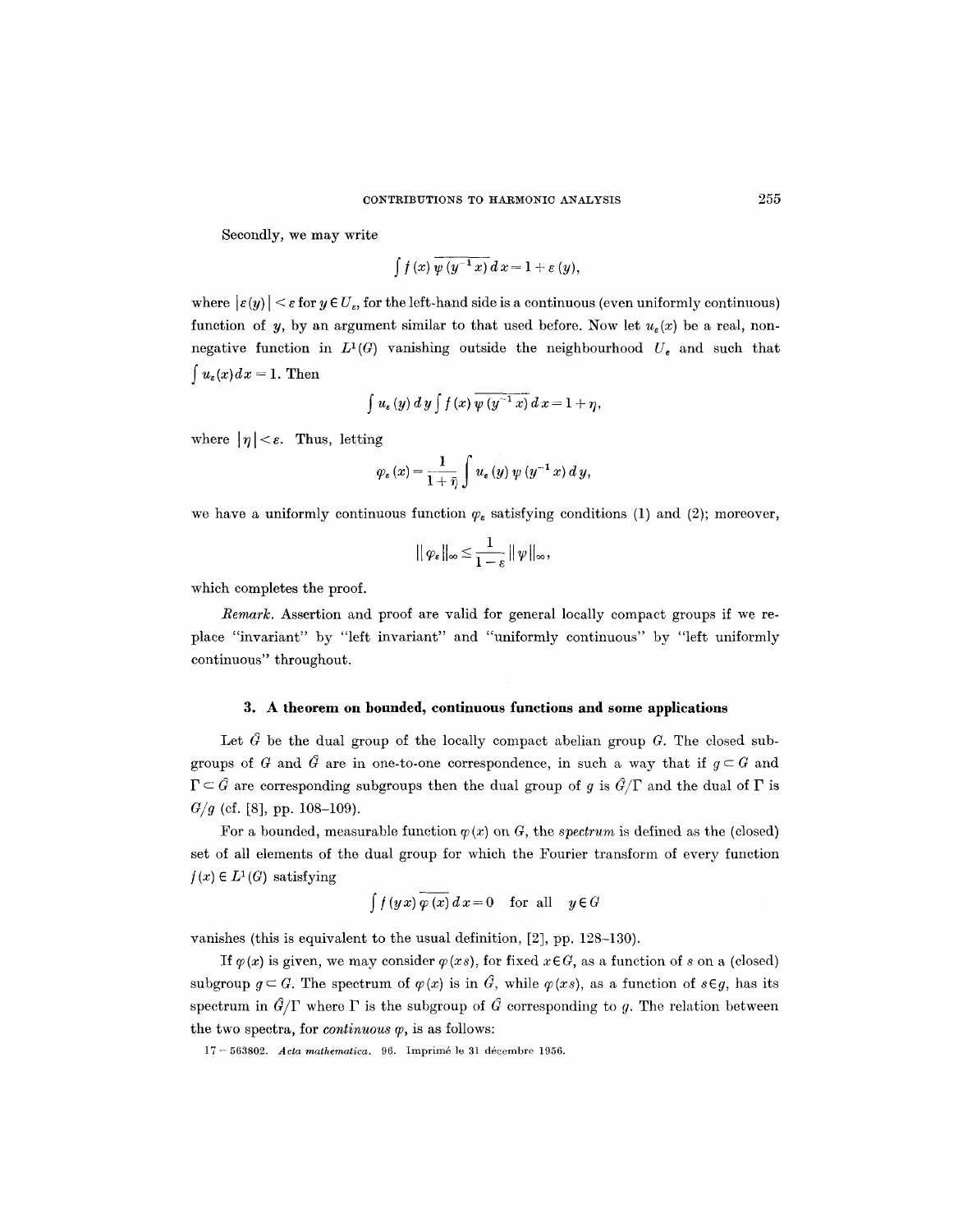*T H E o R ~ M 1. Let G be a locally compact abelian group, g a closed subgroup o/G and I' the subgroup of*  $\hat{G}$  *corresponding to g. Let*  $\varphi(x)$  *be a bounded, continuous function on G and*  $\Omega_{\varphi} \subset \hat{G}$  the spectrum of  $\varphi$ .

*Then*  $\varphi(xs)$ *, considered as a function of s on the subgroup g (xEG being fixed), has a* spectrum which is contained in the closure of the image of  $\Omega_m$  resulting from the homomorphism  $\hat{G} \rightarrow \hat{G}/\Gamma$ .

This theorem is the basis of the paper.

Let  $\lambda'$  be an arbitrary element of  $\hat{G}/\Gamma$  outside the closure of the image of  $\Omega_{\varphi}$ ; we have to show that  $\lambda'$  is not in the spectrum of  $\varphi$  *(xs).* 

Take a closed neighbourhood  $\hat{U}'$  of  $\lambda'$ , with the same property as  $\lambda'$ , and a function  $f(s) \in L^1(g)$  such that its Fourier transform

$$
\hat{f}(\hat{x}') = \int\limits_{g} f(s) \, \overline{(s, \hat{x}')} \, ds \qquad (\hat{x}' \in \hat{G}/\Gamma)
$$

vanishes off  $\hat{U}'$  and  $\hat{f}(\lambda') = 0$ ;  $\hat{x}'$  being the image of  $\hat{x} \in \hat{G}$ ,  $\hat{f}(\hat{x}')$  is also a periodic function  $f(\hat{x})$  on  $\hat{G}$  (constant on each coset of  $\Gamma$ ).

For arbitrary  $h(x) \in L^1(G)$ , the function

$$
f_1(x) = \int_{g} f(s) h(s^{-1} x) ds
$$
 (3)

is in  $L^1(G)$  and has the Fourier transform

$$
\hat{f}_1(\hat{x}) = \hat{f}(\hat{x}) \cdot \hat{h}(\hat{x}) \qquad (\hat{x} \in \hat{G}).
$$

Thus  $\hat{f}_1(\hat{x})$  vanishes on an open set containing  $\Omega_{\varphi}$ , namely the inverse image of the complement of  $\hat{U}'$ . Hence by a theorem of Godement [2], Théorème C, a corollary of Wiener's theorem,

$$
\int f_1(yx) \overline{\varphi(x)} dx = 0 \quad (y \in G).
$$

Letting  $y = e$ , replacing  $f_1(x)$  by (3) and changing the order of integration twice, we get

$$
\int h(x) \left[ \int\limits_g f(s) \overline{\varphi(x s)} ds \right] dx = 0
$$

Since  $h(x) \in L^1(G)$  is arbitrary, it follows that

$$
\int_{a} f(s) \overline{\varphi(x s)} ds = 0 \tag{4}
$$

almost everywhere on G. Now the left-hand side is a continuous function of x (since  $\varphi(x)$  is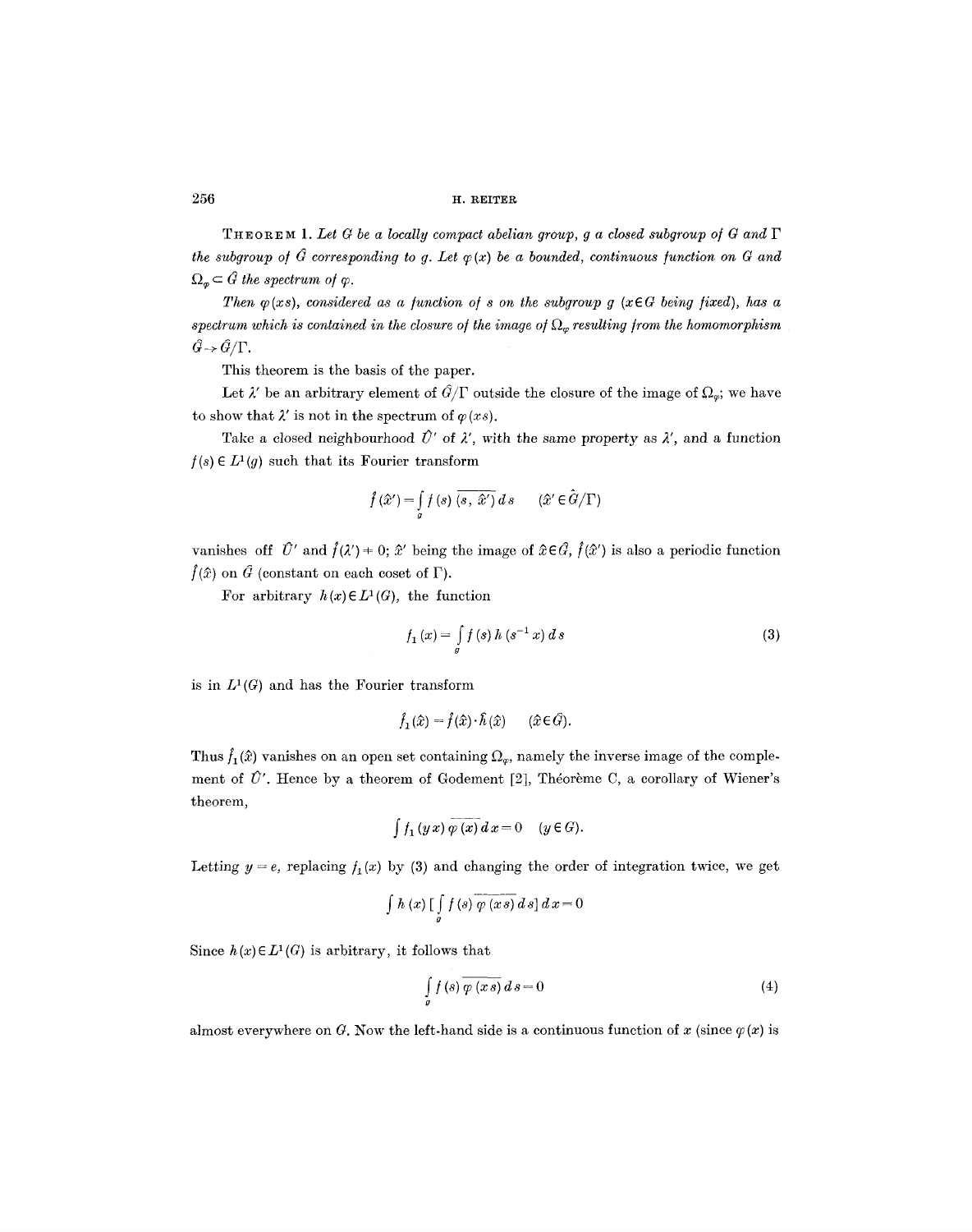a bounded function, uniformly continuous on any compact set) and hence (4) holds for all  $x \in G$ . Thus  $\lambda'$  is not in the spectrum of  $\varphi(xs)$  which proves the theorem.<sup>1</sup>

The next two theorems are applications of Theorem 1.

**THEOREM** 2. Let  $\varphi(x)$  be a bounded, continuous function on G such that its spectrum *is contained in a closed subgroup*  $\Gamma$  *of the dual group*  $\hat{G}$ *.* 

*Then*  $\varphi(x)$  *is periodic with respect to the subgroup g*  $\in G$  *corresponding to*  $\Gamma$ .

According to Theorem 1 the spectrum of  $\varphi (xs)$ , as a function of  $s \in g$ , contains at most one element, namely the neutral element, of  $\hat{G}/\Gamma$ . It follows, for every (fixed)  $x \in G$ , that  $\varphi(xs)$  is constant on g (cf. [4], p. 422) and for  $s = e$  we have  $\varphi(xs) = \varphi(x)$  which proves the theorem.<sup>2</sup>

THEOREM 3. Let  $\Gamma$  be a closed subgroup of  $\hat{G}$  and suppose that  $\Lambda'$  is a closed, denumer*able subset of*  $\hat{G}/\Gamma$  *consisting of independent elements. Let*  $\Omega$  be the inverse image of  $\Lambda'$  in  $\hat{G}$ , and  $\Lambda$  any representative system (mod.  $\Gamma$ ) of  $\Omega$ <sup>3</sup>

*Then every bounded, uniformly continuous function*  $\varphi(x)$  *with spectrum in*  $\Omega$  *has the form* 

$$
\varphi(x) = \sum_{\lambda \in \Lambda} \varphi_{\lambda}(x) \ (x, \ \lambda).
$$
 (5)

The "coefficients"  $\varphi_{\lambda}(x)$  are uniformly continuous functions, periodic with respect to the sub*group*  $g \subset G$  *corresponding to*  $\Gamma$ *, and* 

$$
\sum_{\lambda \in \Lambda} |\varphi_{\lambda}(x)| \le ||\varphi||_{\infty}.
$$
 (6)

 $I$ *i*, in particular,  $\Gamma$  is a discrete subgroup of  $\hat{G}$ , then every bounded, uniformly continuous *function with spectrum in*  $\Omega$  *is almost periodic.* 

By Theorem 1 the spectrum of  $\varphi (xs)$ , as a function of  $s \in g$ , is contained in  $\Lambda'$ . Hence it follows from the lemma in [5] that

$$
\varphi(x s) = \sum_{\lambda' \in \Lambda'} a_{\lambda'}(x) \cdot (s, \lambda')
$$
\n(7)

and from Kronecker's theorem (cf. loc. cit.) that

$$
\sum_{\alpha \in \Lambda'} |a_{\alpha'}(x)| = \sup_{s \in \mathcal{G}} |\varphi(xs)| \le ||\varphi||_{\infty}.
$$
 (8)

<sup>&</sup>lt;sup>1</sup> The author is obliged to the referee who gave a proof both simpler and more general than the original one which needlessly restricted  $\varphi(x)$  to be uniformly continuous. The proof above is but a slight modification of the proof of the referee.

<sup>2</sup> Theorem 2 was originally stated only for uniformly continuous functions. The uniformity of the continuity is not required, however, as pointed out by the referee (cf. the preceding footnote).

<sup>&</sup>lt;sup>3</sup> I.e., a subset of  $\Omega$  which contains exactly one equivalent element (mod.  $\Gamma$ ) to every element of  $\Omega$ . For the definition of independent elements of an abelian group, cf. [5].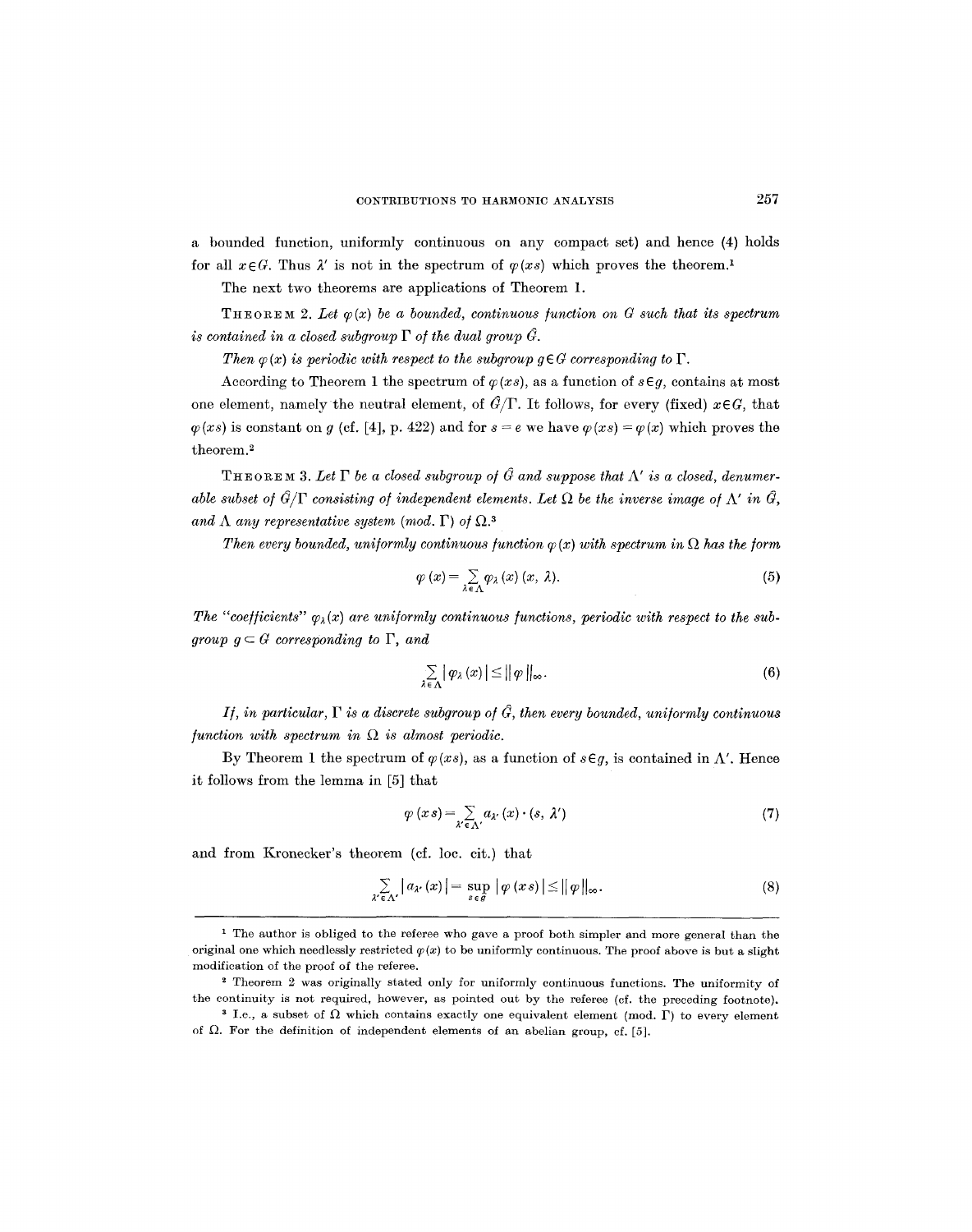The "coefficients"  $a_{\lambda}(x)$  are uniformly continuous functions of x:  $a_{\lambda}(x)$  is the mean value of  $\varphi(x_s)$ .  $(s, \lambda')$  over the subgroup g and thus

$$
\left| a_{\lambda'}(x_1) - a_{\lambda'}(x_2) \right| \leq \sup_{s \in \mathcal{G}} \left| \varphi(x_1 \, s) - \varphi(x_2 \, s) \right| \leq \varepsilon
$$

for  $x_1 \cdot x_2^{-1} \in U_\varepsilon$ , by the uniform continuity of  $\varphi(x)$ .

Another property of  $a_{\lambda}(x)$  is obtained by substituting  $xt$  ( $t \in g$ ) for x in (7):

$$
\varphi(xts) = \sum_{\lambda' \in \Lambda'} a_{\lambda'}(xt) \cdot (s, \lambda').
$$

:Moreover, replacing s by *ts* in (7) we have

$$
\varphi(xts) = \sum_{\lambda' \in \Lambda'} a_{\lambda'}(x) \cdot (t, \lambda') \cdot (s, \lambda').
$$

Since the coefficients of  $(s, \lambda')$  are uniquely determined, it follows that

$$
a_{\lambda'}(x t) = a_{\lambda'}(x) \cdot (t, \lambda').
$$

Now we use the representative system  $\Lambda$  mentioned in the statement of the theorem. There is a one-to-one correspondence between  $\Lambda$  and  $\Lambda'$ , so we may write  $a_{\lambda}(x)$  instead of  $a_{\lambda'}(x)$ ,  $\lambda$  being the element of  $\Lambda$  corresponding to  $\lambda' \in \Lambda'$ . We define now functions  $\varphi_{\lambda}(x)(\lambda \in \Lambda)$ by the relation

$$
a_{\lambda}(x)=\varphi_{\lambda}(x)\cdot(x,\lambda).
$$

These functions depend in an obvious way on the choice of the representative system  $\Lambda$ .

Each  $\varphi_{\lambda}(x)$  is uniformly continuous, and periodic with respect to g, i.e.,  $\varphi_{\lambda}(x)$  $\varphi_i(x)$  (s  $\in$  g). Assertion (5) of the theorem follows from (7) for  $s = e$ , while (8) implies assertion (6) or more precisely

$$
\Sigma |\varphi_\lambda(x)| = \sup_{s \in g} |\varphi(xs)|,
$$

where the summation extends over all  $\lambda \in \Lambda$ .

To prove the last part of the theorem we observe that if  $\varphi(x)$  is a bounded, uniformly continuous function of x, then so is  $\sup_{s \in \mathcal{G}} |\varphi(xs)|$  which is periodic with respect to g and hence a (uniformly) continuous function on  $G/g$ . Thus the sum of the series  $\Sigma |\varphi_{\lambda}(x)|$  is continuous. If now  $\Gamma$  is discrete then  $G/g$  is compact and it follows from Dini's theorem that  $\Sigma |\varphi_\lambda(x)|$  converges uniformly on  $G/g$ , and thus on G itself. But then  $\Sigma \varphi_\lambda(x) \cdot (x, \lambda)$  converges uniformly on  $G$ ; hence its sum is almost periodic.

*Remark 1.* Theorem 3 holds in a somewhat more general form: the set  $\Lambda'$  may contain, besides independent elements, also the neutral element of  $\hat{G}/\Gamma$ , and need only be reducible instead of denumerable. This is due to the fact that the lemma in [5] holds in a corresponding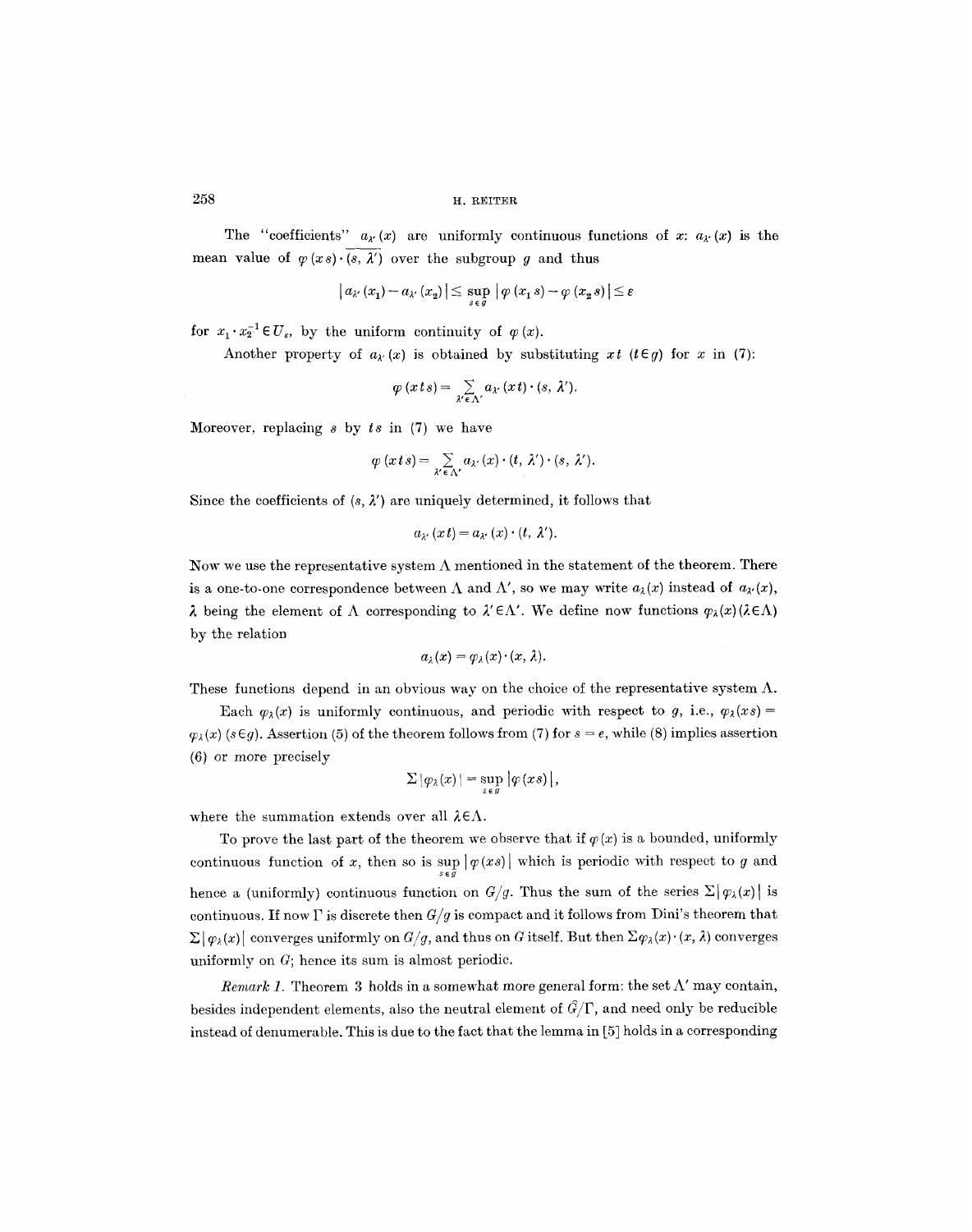more general form as may readily be shown. On each compact subset of *Gig* at most countably many "coefficients"  $\varphi_\lambda(x)$  can assume values different from zero.

*Remark 2.* If in Theorem 3  $\Lambda'$  is assumed to be discrete, then every bounded, continuous function with spectrum in  $\Omega$  is of the form (5), the coefficients  $\varphi_{\lambda}(x)$  being then also continuous. For, if  $f(s) \in L^1(g)$  is such that  $\hat{f}(\hat{x}')$  vanishes outside a neighbourhood of  $\lambda' \in \Lambda'$  which contains no other point of  $\Lambda'$ , then by (7)

$$
\int\limits_{g} f(s) \varphi (s^{-1} x) \, ds = \hat{f}(\lambda') \cdot a_{\lambda'}(x).
$$

Now the left-hand side is a continuous function of x (cf. p. 256); as we may suppose  $\hat{f}(\lambda') = 0$ , the assertion folIows.

#### **4. On certain invariant subspaces**

The *cospectrum* of an invariant subspace  $I \subseteq L^1(G)$  is defined as the (closed) set of all those elements of the dual group  $\hat{G}$  for which the Fourier transforms of all functions in I are zero [7]. If a bounded, measurable function is orthogonal to I its spectrum is contained in the cospectrum of I.

The preceding theorems yield results about some classes of invariant subspaces.

THEOREM 4. Let I be a closed, invariant subspace of  $L^1(G)$  such that the cospectrum *of I is a subgroup*  $\Gamma$  *of*  $\hat{G}$ *.* 

*Then I consists of all functions in*  $L^1(G)$  *the Fourier transforms of which vanish on*  $\Gamma$ .

As shown in §2, a function  $f \in L^1(G)$  will belong to I if there is no bounded, continuous function  $\varphi(x)$  orthogonal to I which satisfies (2).

Now Theorem 2 is applicable to  $\varphi$ ; it follows that  $\varphi(x)$  is a function on  $G/g$ . Hence  $(2)$  may be written<sup>1</sup>

Thus  

$$
\int_{G/g} dx' \overline{\varphi(x')} \int_{g} f(x s) ds = 1.
$$
  

$$
\|\varphi\|_{\infty} \cdot \int_{G/g} |\int_{g} f(x s) ds| dx' \ge 1.
$$

<sup>1</sup> We denote the Haar measure on  $G/g$  by  $dx'$ ; the measures are assumed to be so normalized that

$$
\int\limits_{G/g} dx' \int\limits_g h(x s) ds = \int h(x) dx \qquad (h \in L^1(G)).
$$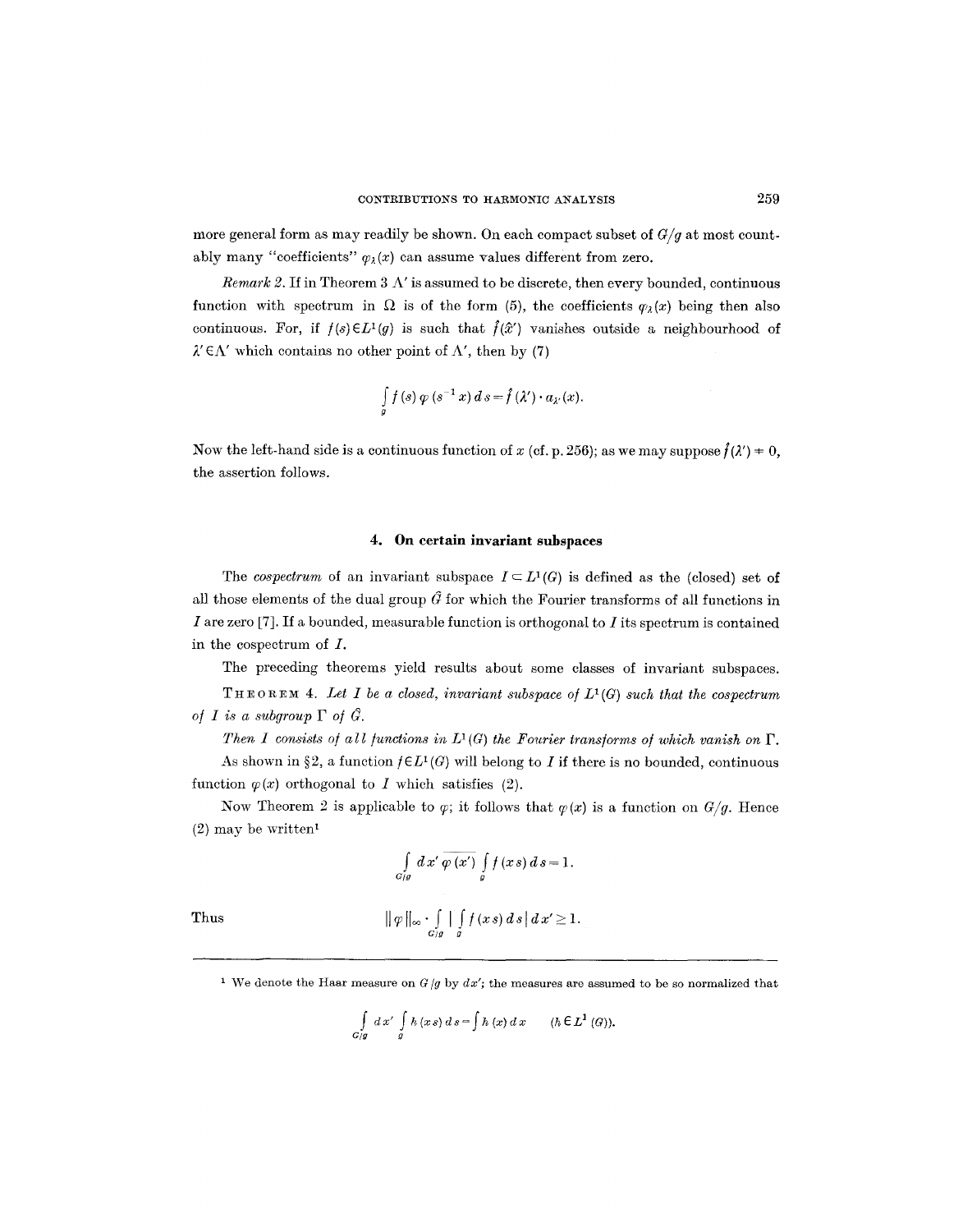It follows at once that there can be no bounded, continuous function  $\varphi(x)$  satisfying conditions (1) and (2) if

$$
\int_{G/g} \int_{g} f(xs) ds |dx' = 0,
$$

$$
f'(x') = \int_{g} f(xs) ds
$$

i.e., if the function

vanishes almost everywhere on *Gig.* This will happen if (and only if) the Fourier transform of  $f'(x')$  vanishes identically on  $\Gamma$ , the dual group of  $G/g$ . This Fourier transform is just the restriction of that of  $f(x)$  to the subgroup  $\Gamma \subset \hat{G}$ . Hence, if the Fourier transform of  $f(x)$  vanishes on  $\Gamma$  then  $f(x)$  belongs to I (and, of course, conversely).

The distance of an arbitrary function  $f(x) \in L^1(G)$  from I is precisely

$$
|| f ||_1 = \int_{G/g} | \int_g f(x s) ds | dx'
$$

as may be shown by the method of §2. This result was proved already in [4], Theorem 1.3, with the assumption that I is given, in advance, as the subspace of all functions in  $L^1(G)$ the Fourier transform of which vanishes on the subgroup  $\Gamma \subset \hat{G}$ .

*Remark 1.*  $\Gamma$ , being a closed subgroup, is either a discrete or a perfect subset of  $\hat{G}$ . In the first case the statement of Theorem 4 is included in a known, and more general, theorem (cf. Theorem 2.2 in [4] and the references there given), but the second case is of quite another nature. Consider the group  $R^p = \hat{R}^p$  of translations of p-dimensional euclidean space, for  $p \geq 2$ . Here the straight lines, planes, and generally the d-dimensional closed linear manifolds  $(1 \leq d \leq p)$  are perfect subsets corresponding to proper subgroups. In this case which belongs to classical analysis, Theorem 4 should be compared with a wellknown example, due to L. Schwartz [7], which shows that in  $L^1(R^p)$  there exist different closed invariant subspaces having *the same* cospectrum, the surface of a sphere in p-dimensional space, for  $p \geq 3$ .

*Remark 2.* Theorem 4 should be compared with a result proved in [6] concerning general locally compact groups. The main problem there is to show that two left invariant subspaces of  $L^1(G)$ , defined in quite different ways, are actually identical. Now if G is abelian these two subspaces have the same cospectrum which is a subgroup of  $\hat{G}$ . This is an analogy to Theorem 4, but in the general case treated in [6] no Fourier transforms are available.<sup>1</sup>

<sup>&</sup>lt;sup>1</sup> A difficulty in [6] should be pointed out: by the lemma on p. 74, loc. cit., the relation  $\varphi(x\sigma^{-1})$  =  $\varphi(x)$  holds for every (fixed)  $\sigma \in g$  almost everywhere on G. But here the exceptional set of measure zero may depend on  $\sigma$ ! The assertion that  $\varphi(x)$  is constant on the left cosets of g lacks, therefore, sufficient foundation--it would have to be shown that the exceptional null set may be chosen independently of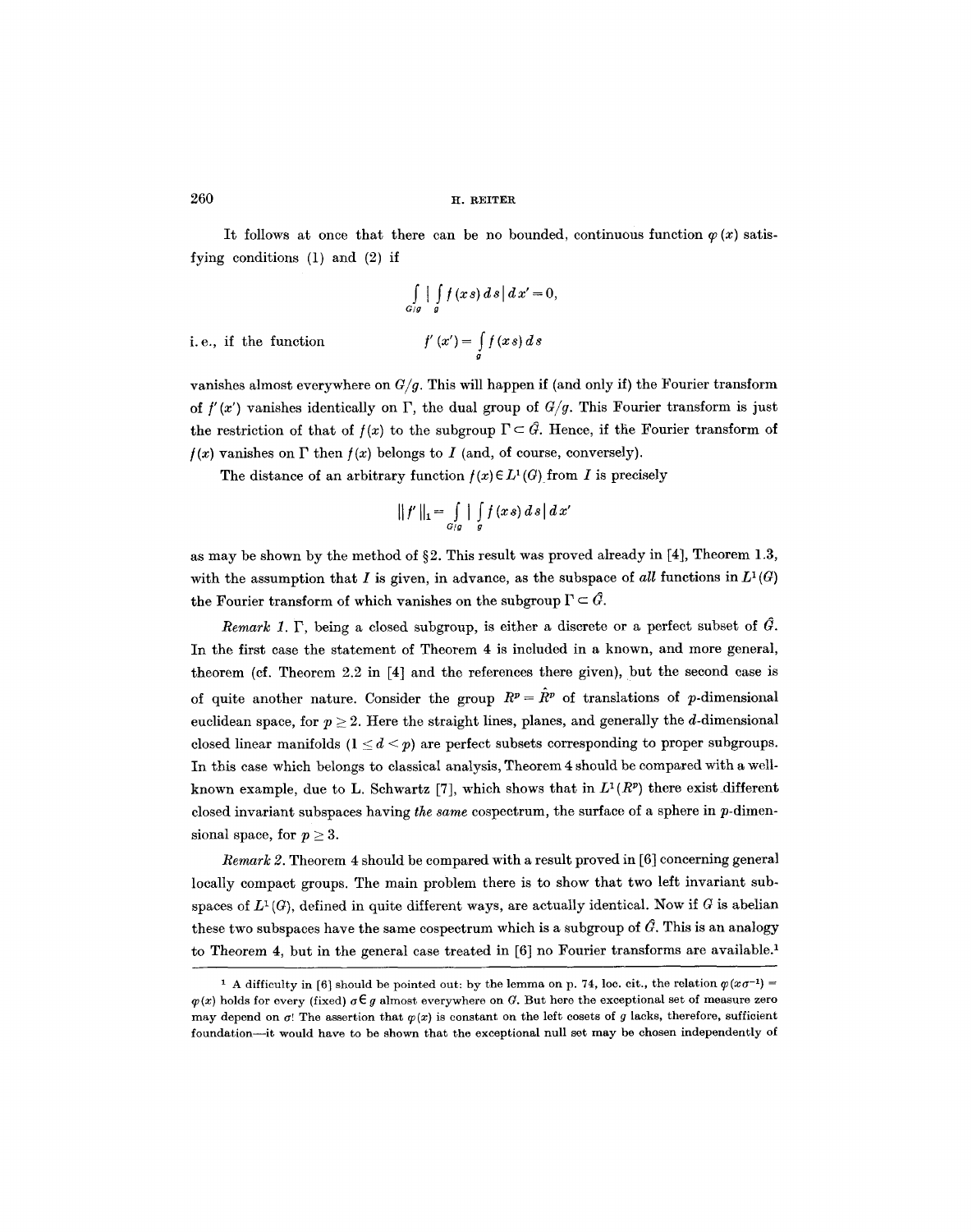**THEOREM 5.** Let  $\Gamma$  be a closed subgroup of  $\hat{G}$  and suppose that  $\Lambda'$  is a closed, denumerable *subset of*  $\hat{G}/\Gamma$  *consisting of independent elements. Let*  $\Omega$  be the inverse image of  $\Lambda'$  in  $\hat{G}$ , and  $\Lambda$  any representative system (mod.  $\Gamma$ ) of  $\Omega$ , as in Theorem 3. Let I be a closed, invariant sub*space of*  $L^1(G)$  *with cospectrum*  $\Omega$ .

*Then I consists of all functions in*  $L^1(G)$  the Fourier transforms of which vanish on  $\Omega$ . For arbitrary  $f(x) \in L^1(G)$ 

$$
\text{dist }\{f,\,I\}=\int\limits_{G/g}\sup\limits_{\lambda\,\in\,\Lambda}\big|\int\limits_{g}f\,(x\,s)\,\overline{(x\,s,\,\lambda)}\,d\,s\,\big|\,d\,x',
$$

*where g denotes the subgroup of G corresponding to*  $\Gamma$ .

Given  $f \in L^1(G)$ , we may calculate dist  $\{f, I\}$  by means of the uniformly continuous functions  $\varphi(x)$  orthogonal to  $I(\S 2)$ . The spectrum of such a function is contained in  $\Omega$ so that Theorem 3 is applicable. Thus (2) may be written

$$
\int f(x) \, \overline{\left\{ \sum_{\lambda \in \Lambda} \varphi_{\lambda} (x) \cdot (x, \, \lambda) \right\}} \, dx = 1
$$

or, since the functions  $\varphi_{\lambda}$  are periodic,

$$
\int_{G/g} \sum_{\lambda \in \Lambda} \overline{\varphi_{\lambda}(x')} \left\{ \int_{g} f(xs) \overline{(xs, \lambda)} ds \right\} dx' = 1.
$$
\n
$$
\|\varphi\|_{\infty} \cdot \int_{G/g} \sup_{\lambda \in \Lambda} \left| \int_{g} f(xs \overline{(xs, \lambda)} ds \right| dx' \ge 1.
$$
\n(9)

Hence by (6)

[The function  $\sup_{\lambda \in \Lambda} |\int_{g} f(x s) (x s, \lambda) ds|$  is in  $L^{1}(G/g)$ ; in fact, for each

$$
\big|\int\limits_g f(x\,s)\,\overline{(x\,s,\,\lambda)}\,d\,s\big|\leq \int\limits_g \big|f(x\,s)\,\big|\,d\,s
$$

which belongs to  $L^1(G/q)$ .]

Relation (9) immediately implies that there is no bounded, uniformly continuous function  $\varphi(x)$  satisfying (1) and (2) if the integral

$$
d \equiv \int\limits_{G/g} \sup\limits_{\lambda \in \Lambda} \left| \int\limits_{g} f(x s) \overline{(x s, \lambda)} ds \right| dx'
$$

vanishes.<sup>1</sup> This will be the case if (and only if) each of the functions

 $\sigma$ . Now this difficulty may be entirely avoided by using only continuous functions  $\varphi(x)$ , in accordance with  $\S$  2 above. It was mainly difficulties with null sets, especially in [6] which led to the considerations in  $\S 2$ .

<sup>1</sup> It should be observed that this integral is independent of the particular representative system  $\Lambda$  used because  $|| f(x s) (x s, \lambda) ds|$  depends only on the coset of  $\Gamma$  to which  $\lambda$  belongs. g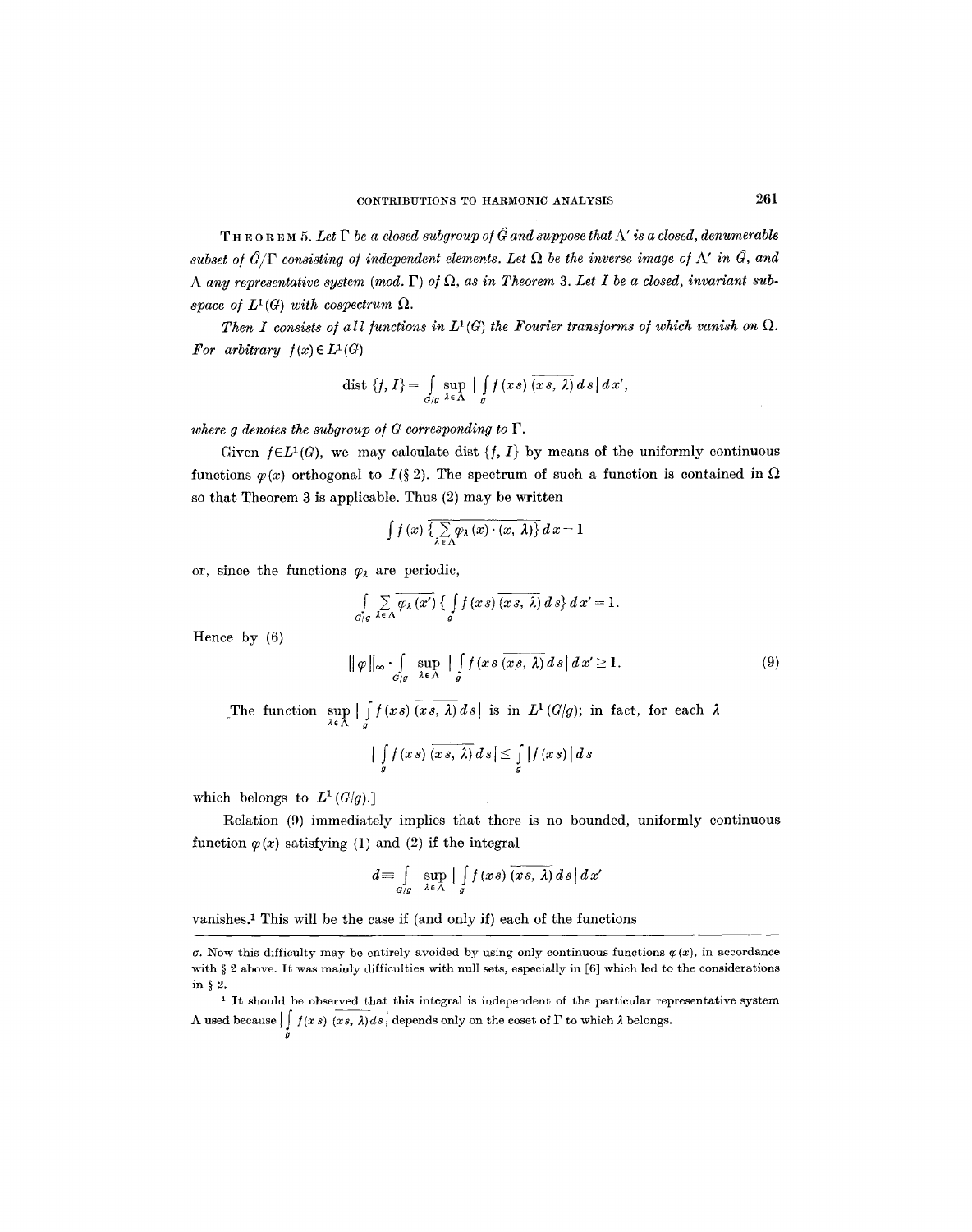$$
f'_{\lambda}(x') = \int\limits_{g} f(x s) \overline{(x s, \lambda)} ds \qquad (\lambda \in \Lambda),
$$

defined on  $G/g$ , vanishes almost everywhere on  $G/g$  or, equivalently, if the Fourier transform of each  $f'_{\lambda}(x')$  vanishes identically. The Fourier transform of  $f'_{\lambda}(x')$  coincides with the restriction of the Fourier transform of  $f(x)$  to the set  $\lambda \cdot \Gamma \subseteq \Omega$ . Hence I contains all functions in  $L^1(G)$  the Fourier transforms of which vanish on  $\Omega$  (and of course no others).

To show that for arbitrary  $f \in L^1(G)$  dist  $\{f, I\}$  is given by the integral d above, we observe that for  $d = 0$  this has just been proved; moreover, by the preceding argument,  $f \notin I$  if  $d > 0$ . Let then  $\varphi(x)$  be a bounded, uniformly continuous function satisfying (1) and (2). Then, by (9), inf  $\|\varphi\|_{\infty} \geq 1/d$  and it follows (§ 2) that dist  $\{f, I\} \leq d$ .

The opposite inequality is easy to establish. If  $f(x)$  and  $f_0(x)$  are in  $L^1(G)$  we have

$$
\int |f(x)-f_0(x)| dx = \int_{G/g} dx' \int_{g} |f(xs)-f_0(xs)| ds
$$

and

$$
\int_{g} |f(xs)-f_0(xs)| ds \geq \sup_{\lambda \in \Lambda} |\int_{g} f(xs) \overline{(xs,\lambda)} ds - \int_{g} f_0(xs) \overline{(xs,\lambda)} ds|.
$$

If now  $f_0(x)$  belongs to I, then  $\int_a f_0(x s) (x s, \lambda) ds$  vanishes almost everywhere on

*G/g,* for each  $\lambda \in \Lambda$ . Thus for  $f_0 \in I$  and  $f \in L^1(G)$ 

$$
\int |f(x)-f_0(x)| dx \geq \int_{G/g} \sup_{\lambda \in \Lambda} |\int_g f(xs) \overline{(xs,\lambda)} ds| dx',
$$

i.e., dist  $\{f, I\} \geq d$ , which completes the proof.

Theorem 5 may be generalized in the same way as Theorem 3 with regard to the condition concerning the set  $\Lambda'$  (cf. Remark 1 to Theorem 3, p. 258).<sup>1</sup>

In this somewhat generalized form Theorem 5 contains Theorem 4 which corresponds to the case where  $\Lambda'$  contains only the neutral element of  $\hat{G}/\Gamma$ ; moreover, if  $\Gamma$  reduces to the neutral element of  $\hat{G}$  one has the result of [5]. Thus Theorem 5 represents the most general case in which the approximation problem, for invariant subspaces  $I$  with nonempty eospeetrum, has been explicitly solved. The formula for the distance which was obtained has significance in connexion with the quotient-algebra  $L^1(G)/I$ ; this will be studied later.

<sup>1</sup> If  $\Lambda'$  is not denumerable the formula for the distance is

$$
\text{dist }\big\{f,\;I\big\} = \sup_{\Delta \subset \Delta} \int_{G/g} \sup_{\lambda \in \Delta} \Big| \int_{g} f(x\,s) \overline{(x\,s,\; \lambda)} \, ds \, \Big| \, dx',
$$

 $\Delta$  denoting denumerable subsets of  $\Lambda$ .